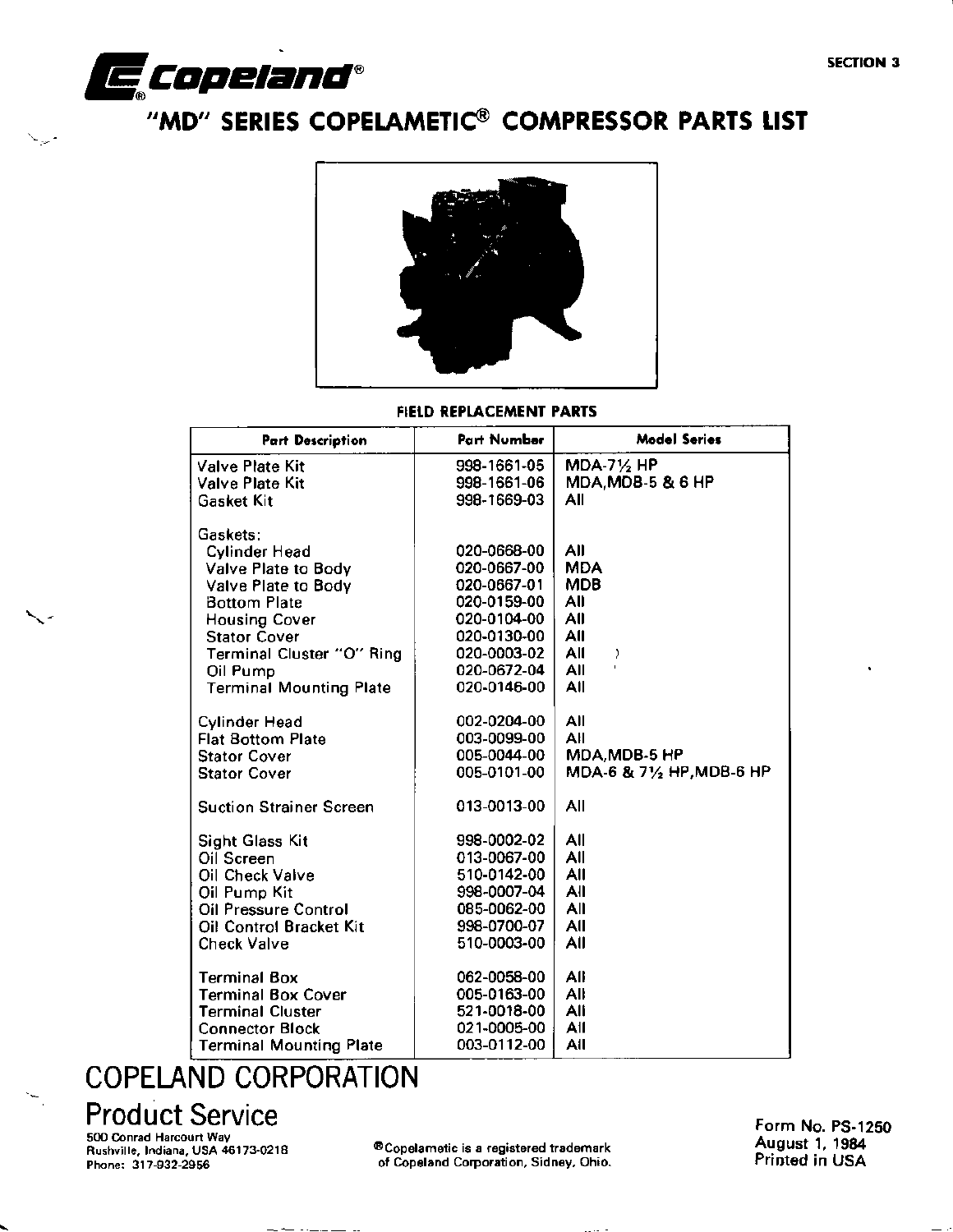### **ELECTRICAL ACCESSORIES**

| <b>Compressor Model</b> | Voltage  | <b>Start Capacitor</b><br>'1 req.)  | <b>Run Capacitor</b><br>(Round)<br>(1 req.) | Relay       | <b>Current Style</b><br>Capacitor<br>and Relay<br>Service Kit |  |
|-------------------------|----------|-------------------------------------|---------------------------------------------|-------------|---------------------------------------------------------------|--|
| MDA-0500-CFB            | 230/1/60 | 014-0006-09<br>(216-259 MFD@330VAC) | 014-0037-22<br>(60 MFD@440 VAC)             | 040-0001-12 | 998-1014-11                                                   |  |

### **PROTECTORS**

| Model<br><b>Motor Type</b>      |                                         | Part Number                                                             |
|---------------------------------|-----------------------------------------|-------------------------------------------------------------------------|
| 5 HP                            |                                         |                                                                         |
| CFB<br>TFC<br>TFC<br>TFD<br>TFF | MDA<br>MDA<br>MDB<br>MDA/MDB<br>MDA/MDB | 071-0087-03<br>071-0429-13<br>071-0429-02<br>071-0429-03<br>071-0429-10 |
| 6 HP                            |                                         |                                                                         |
| TFC<br>TFD<br>TFE               | MDA/MDB<br><b>MDA/MDB</b><br>MDA/MDB    | 071-0429-08<br>071-0429-03<br>071-0429-10                               |
| $7\frac{1}{2}$ HP               |                                         |                                                                         |
| TFC<br>TFD<br>TFE               | MDA<br>MDA<br>MDA                       | 071-0429-04<br>071-0429-09<br>071-0429-03                               |

### VERTICAL COOLING FAN ASSEMBLIES

| 998-0550-00 Fan Motor, Blade & Guard 230 V.                                                  |
|----------------------------------------------------------------------------------------------|
| 1998-0550-01 Fan Motor, Blade & Guard 460 V.<br>[998-0550-02 Fan Motor, Blade & Guard 115 V. |
| 998-0574-01 Fan Mounting Kit                                                                 |

### **CRANKCASE HEATERS**

(External Clamp on Type 65 Watt)

| Volts | <b>Part Number</b> |
|-------|--------------------|
| 120   | 018-0007-00        |
| 240   | 018-0007-01        |
| 480   | 018-0007-02        |

Each heater requires two mounting clips, part number 032-0091-00. (Order Separately.)

### **SUGGESTED SERVICE VALVES**

| НP         | Suction     | Size                   | Gasket            | Discharge   | Size  | Gasket           |
|------------|-------------|------------------------|-------------------|-------------|-------|------------------|
| All<br>___ | 510-0063-00 | 11/ <sub>8</sub> ''Swt | $020 - 0012 - 12$ | 510-0068-00 | %"Swt | $020 - 0012 - 1$ |

### SHIPPING PLATES

| Model | <b>Suction Plate</b> | Gasket      | Discharge Plate | Gasket      | <b>MOUNTING PARTS</b> |
|-------|----------------------|-------------|-----------------|-------------|-----------------------|
| All   | 003-0055-02          | 020-0012-09 | 003-0009-00     | 020-0012-10 | 527-0105-00           |

### **General Information**

For additional information refer to:

PS-1115 Valve Plate & Gasket Listing

PS-1224 Vertical Cooling Fan Assemblies

PS-1249 Service Valves

AE-22-1182 Crankcase Heaters

AE-4-1270 Replacement of Copelametics

Form PS-1250 August 1, 1984 Printed in USA